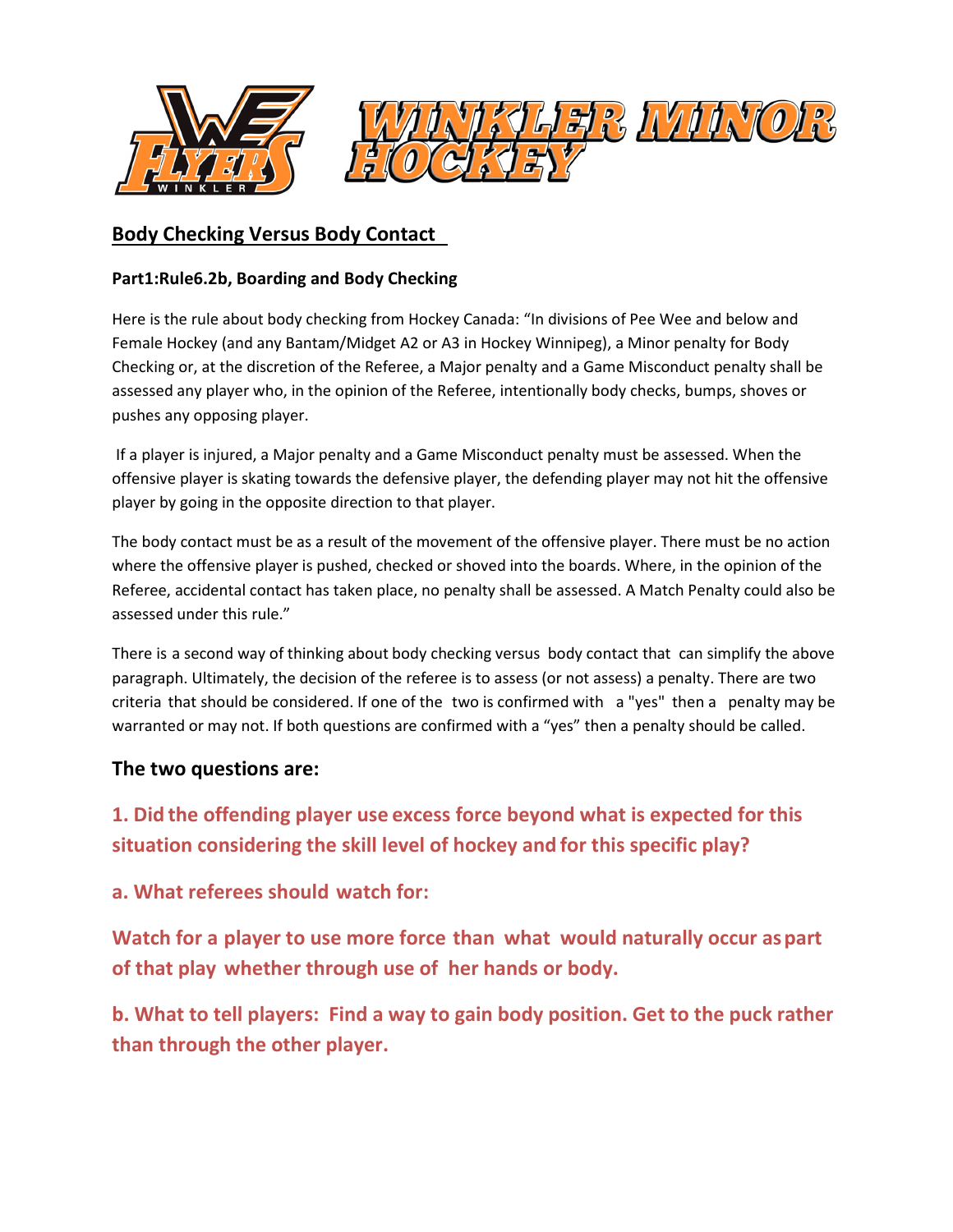

**2. Was the offending player initially and intentionally targeting the other player's body?** 

**a. What referees should watch for:** 

**Watch the "offending" player's stick or skate to be trying to play the puck. Making a body check and playing the puck are not actions that can happen at the same time therefore, if an effort is made to play the puck then a body check is less likely.** 

**b. What to tell players: Find a way to get your stick or skate to the puck.** 

Part 2: Applying the two questions

Note: these examples are with minimal context and cannot be looked at as all encompassing.

1. Defense A3 is beaten around the outside by B5. A3's stick is to the middle of the ice when she rubs B5 into the boards with enough force for her to fall down and lose the puck. (Penalty as A3 used excessive force than was natural for the play and her stick was not engaging the puck)

2. Offence B6 is one-on-one with A11. A11 is steering B6 towards the boards with A11 having her stick towards the middle of the ice. As B6 and A11 run out of room they both engage on the puck with their sticks at the boards with incidental body contact. No penalty even though A11's stick was initially away from the play as she brought her stick in. There was not excessive force from either player during the steering to the boards or the battle for the puck

## **Is No-Body Checking hockey a physical game?**

The answer is a yes. Although less so than body contact leagues.